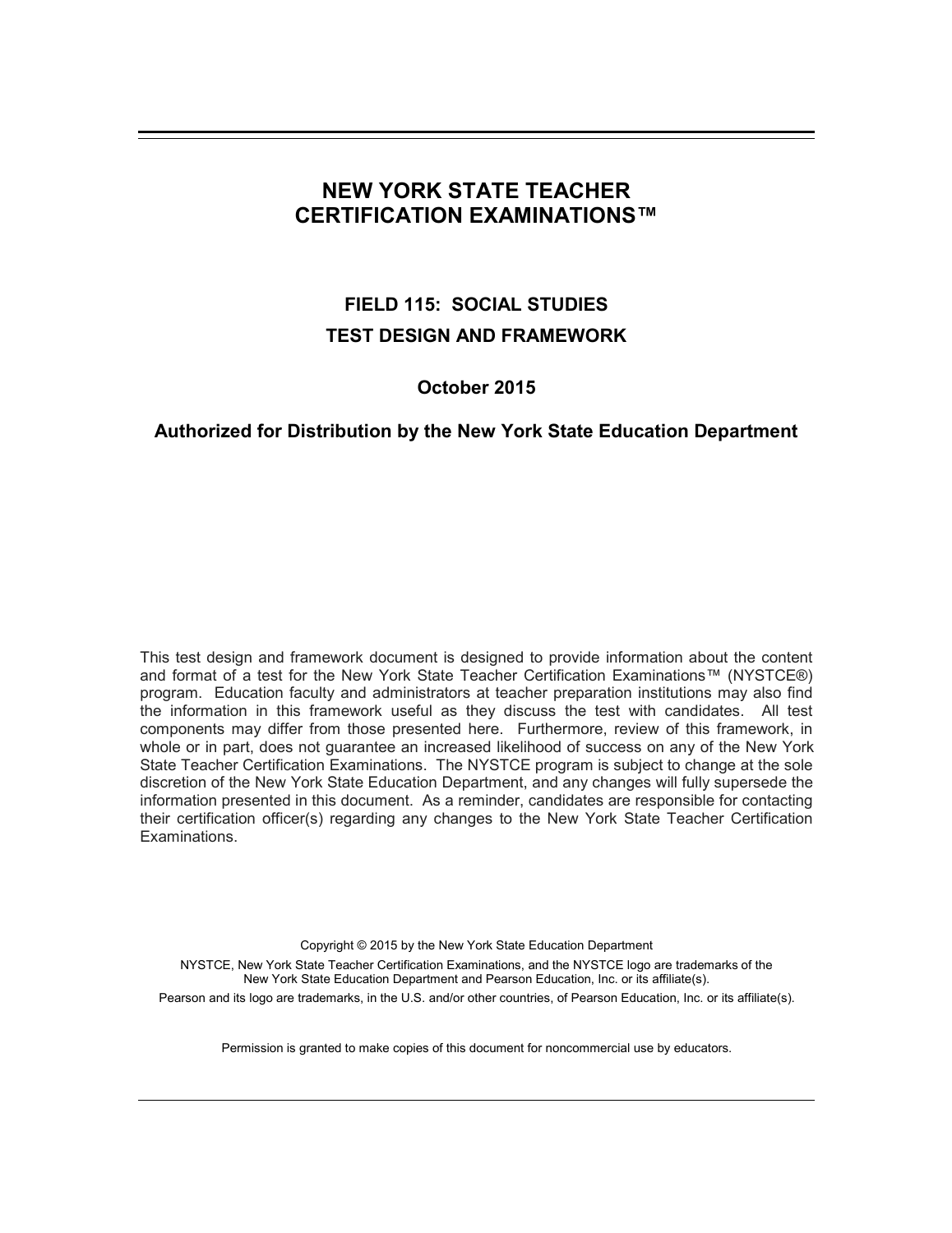# **NEW YORK STATE TEACHER CERTIFICATION EXAMINATIONS™**

# **FIELD 115: SOCIAL STUDIES TEST DESIGN**

This test consists of selected-response items measuring content knowledge and one extended constructed-response item measuring pedagogical content knowledge. The constructed-response item is scenario-based and requires candidates to describe an instructional strategy to help students achieve a specific learning goal or an instructional intervention to address a specific learning difficulty, and to provide a rationale for employing that instructional strategy or intervention.

The selected-response items count for 80% of the total test score and the constructedresponse item counts for 20% of the total test score, as indicated in the table that follows. Each selected-response item counts the same toward the total test score. The percentage of the total test score derived from the constructed-response item is also indicated in the table that follows.

The total testing time is 195 minutes. Candidates are free to set their own pace during the test administration. The following estimates were used to determine the total test time:

- · The selected-response items are designed with the expectation of response time up to 135 minutes.
- · The constructed-response item is designed with the expectation of a response up to 60 minutes.

|      |                                         | <b>Selected-Response</b>          |                                            | <b>Constructed-Response</b> |                                            |
|------|-----------------------------------------|-----------------------------------|--------------------------------------------|-----------------------------|--------------------------------------------|
|      | Competency                              | Approximate<br>Number of<br>Items | Approximate<br>Percentage<br>of Test Score | Number of<br>Items          | Approximate<br>Percentage<br>of Test Score |
| 0001 | United States History                   | 16                                | 14%                                        |                             |                                            |
| 0002 | <b>Global History</b>                   | 16                                | 14%                                        |                             |                                            |
| 0003 | Geography                               | 13                                | 12%                                        |                             |                                            |
| 0004 | Economics                               | 13                                | 12%                                        |                             |                                            |
| 0005 | Civics, Citizenship, and<br>Government  | 15                                | 13%                                        |                             |                                            |
| 0006 | Social Studies Literacy                 | 17                                | 15%                                        |                             |                                            |
| 0007 | <b>Pedagogical Content</b><br>Knowledge |                                   |                                            |                             | <b>20%</b>                                 |
|      | Total                                   | 90                                | 80%                                        | 1                           | 20%                                        |

Further information regarding the content of each competency can be found in the test framework.

Copyright © 2015 by the New York State Education Department

Permission is granted to make copies of this document for noncommercial use by educators. Please refer to the cover page for additional information on the test design and framework.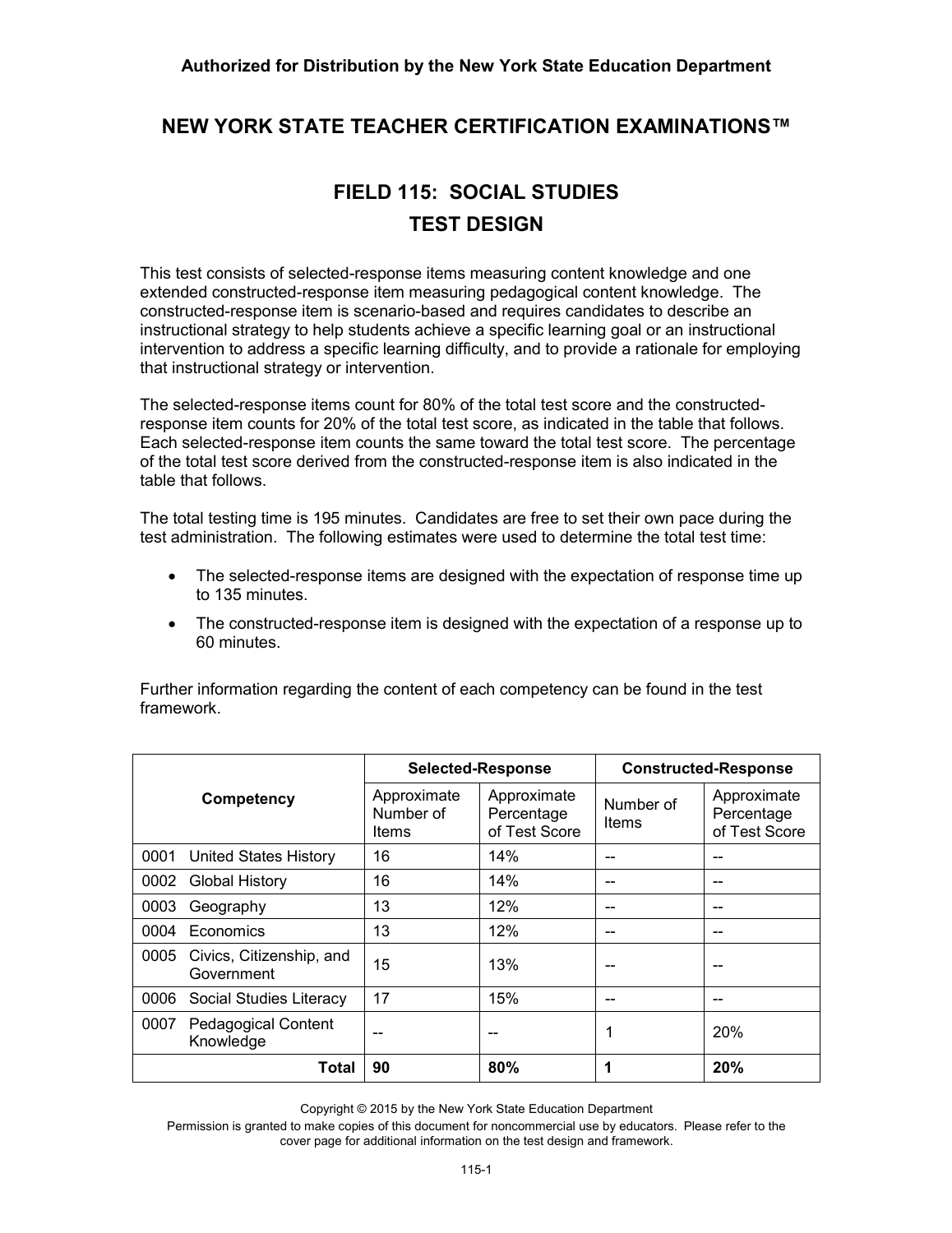# **NEW YORK STATE TEACHER CERTIFICATION EXAMINATIONS™**

# **FIELD 115: SOCIAL STUDIES TEST FRAMEWORK**

United States History Global History **Geography Economics** Civics, Citizenship, and Government Social Studies Literacy Pedagogical Content Knowledge

The New York State Social Studies teacher has the knowledge and skills necessary to teach effectively in New York State public schools. The social studies teacher demonstrates strong literacy skills; mastery of the content and concepts of United States and global history, geography, economics, civics, citizenship, and government; and an ability to apply the ten unifying social studies themes described in the New York State K–12 Social Studies Framework: individual development and cultural identity; development, movement, and interaction of cultures; time, continuity, and change; geography, humans, and the environment; development and transformation of social structures; power, authority, and governance; civic ideals and practices; creation, expansion, and interaction of economic systems; science, technology, and innovation; and global connections and exchange. In addition, the social studies teacher knows how to interpret social studies information; analyze relationships between social studies disciplines; evaluate alternative perspectives; compare and contrast differing sets of beliefs, ideologies, and institutions; and demonstrate mastery of social studies research skills and methods.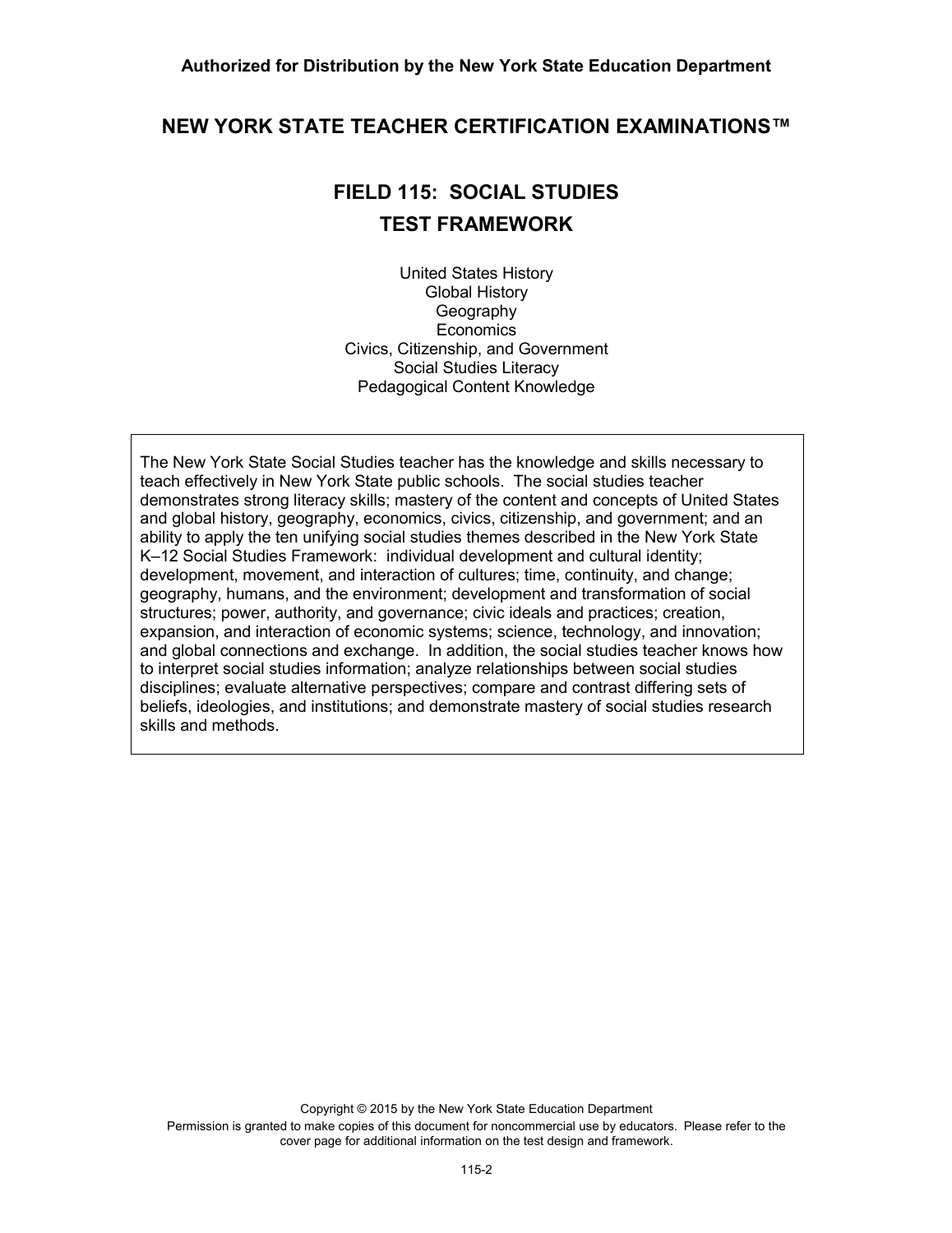## **COMPETENCY 0001—UNITED STATES HISTORY**

#### Performance Expectations

The New York State Social Studies teacher applies the concepts of time; continuity; change; global connections; and science, technology, and society to analyze major ideas, eras, themes, developments, and turning points in the history of the United States and New York State. The teacher uses a variety of analytical and evaluative skills to recognize, interpret, and illustrate how events are related chronologically to one another in time; identify causes and effects of historical events and developments using examples from different time periods; evaluate relationships among multiple causes and effects; examine the dynamics of historical continuity and change over periods of time; relate patterns of continuity and change to larger historical processes and themes; contrast models of historical periodization that historians use to categorize events; analyze multiple perspectives on a given historical experience; analyze similarities and differences among historical developments over time and in different geographic and cultural contexts; analyze the relationship between geography, government, economics, and history as a context for events and movements; and assess significant intellectual, scientific, and technological innovations that have shaped the American people.

#### Performance Indicators

- a. uses a variety of analytical and evaluative skills to demonstrate understanding of the global heritage of the American people and the people of New York prior to 1500
- b. uses a variety of analytical and evaluative skills to demonstrate understanding of major political, social, economic, cultural, and scientific developments and turning points related to European exploration and colonization of the Americas and of New York (1500–1763)
- c. uses a variety of analytical and evaluative skills to demonstrate understanding of major political, social, economic, cultural, and scientific developments and turning points in United States and New York State history during the era of the Revolution and establishment of the new nation (1754–1820s)
- d. uses a variety of analytical and evaluative skills to demonstrate understanding of major political, social, economic, cultural, and scientific developments and turning points in United States and New York State history during the era of expansion and reform (1801–1861)
- e. uses a variety of analytical and evaluative skills to demonstrate understanding of major political, social, economic, cultural, and scientific developments and turning points in United States and New York State history during the Civil War and Reconstruction period (1850–1877)
- f. uses a variety of analytical and evaluative skills to demonstrate understanding of major political, social, economic, cultural, and scientific developments and turning points in United States and New York State history during the development of industrial society in the United States (1870–1900)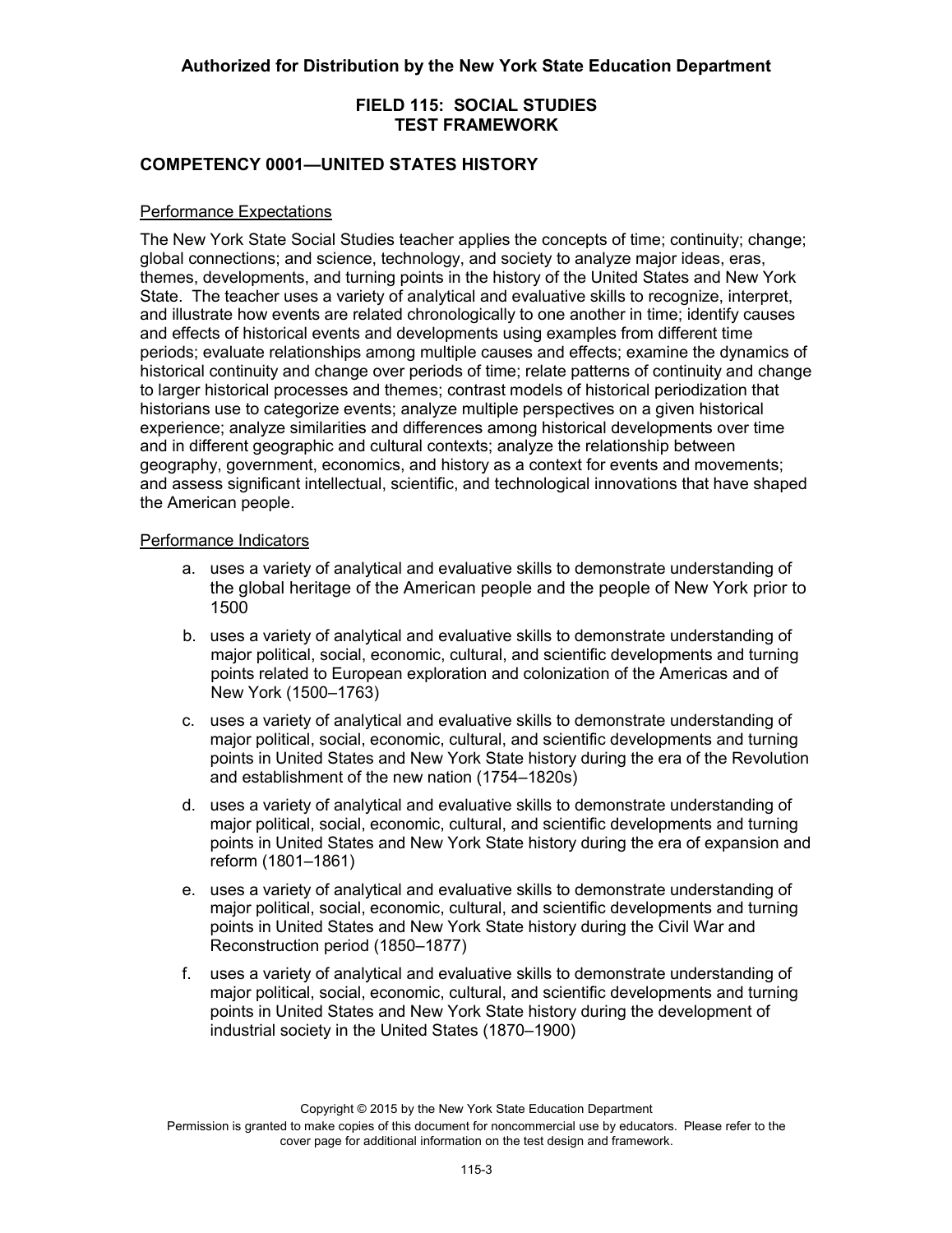- g. uses a variety of analytical and evaluative skills to demonstrate understanding of major political, social, economic, cultural, and scientific developments and turning points in United States and New York State history during the emergence of modern American society (1890–1930)
- h. uses a variety of analytical and evaluative skills to demonstrate understanding of major political, social, economic, cultural, and scientific developments and turning points in United States and New York State history during the Great Depression and World War II (1929–1945)
- i. uses a variety of analytical and evaluative skills to demonstrate understanding of major political, social, economic, cultural, and scientific developments and turning points in United States and New York State history during the postwar period (1945 to early 1970s)
- j. uses a variety of analytical and evaluative skills to demonstrate understanding of major political, social, economic, cultural, and scientific developments and turning points in United States and New York State history during the contemporary era (1968 to the present)
- k. uses a variety of analytical and evaluative skills to demonstrate understanding of patterns of continuity and change and how they relate to larger historical processes and themes

# **COMPETENCY 0002—GLOBAL HISTORY**

#### Performance Expectations

The New York State Social Studies teacher applies the concepts of time; continuity; change; global connections; and science, technology, and society to analyze major ideas, eras, themes, developments, and turning points in global history from the beginnings of human society to the present. The teacher uses a variety of analytical and evaluative skills to recognize, interpret, and illustrate how events are related chronologically to one another in time; identify causes and effects of historical events and developments using examples from different time periods; evaluate relationships among multiple causes and effects; examine the dynamics of historical continuity and change over periods of time; relate patterns of continuity and change to larger historical processes and themes; contrast models of historical periodization that historians use to categorize events; analyze multiple perspectives on a given historical experience; analyze similarities and differences among historical developments over time and in different geographic and cultural contexts; analyze the relationship between geography, government, economics, and history as a context for events and movements; and assess significant intellectual, scientific, and technological innovations that have shaped global history.

#### Performance Indicators

a. uses a variety of analytical and evaluative skills to demonstrate understanding of major political, social, economic, cultural, and scientific developments and turning points in global history from the beginnings of human society through the development of classical civilizations (to 500 CE)

Copyright © 2015 by the New York State Education Department Permission is granted to make copies of this document for noncommercial use by educators. Please refer to the cover page for additional information on the test design and framework.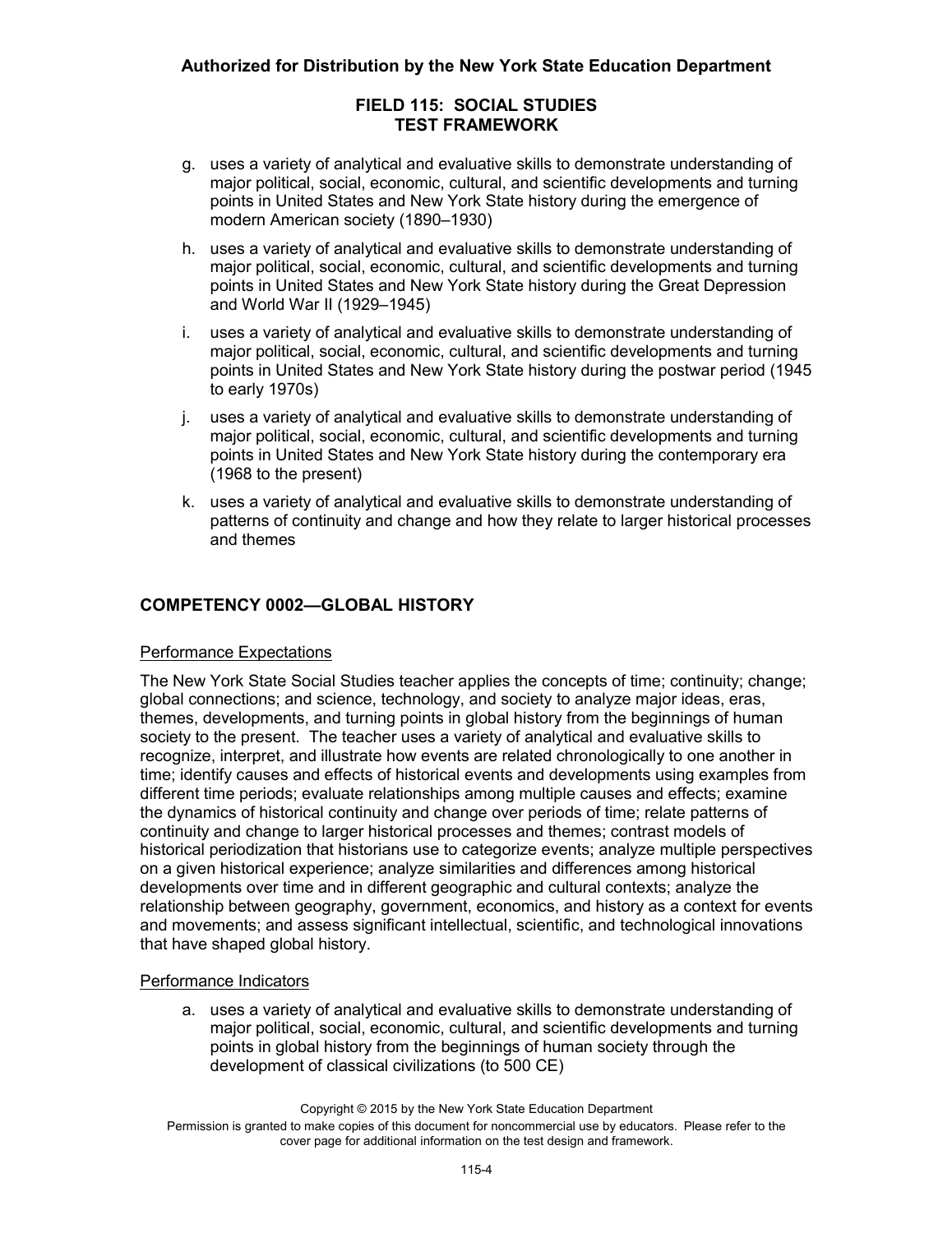- b. uses a variety of analytical and evaluative skills to demonstrate understanding of major political, social, economic, cultural, and scientific developments and turning points in global history during the era of expanding zones of exchange and encounter (300–1000 CE)
- c. uses a variety of analytical and evaluative skills to demonstrate understanding of major political, social, economic, cultural, and scientific developments and turning points in global history during the era of global interactions (1000–1650 CE)
- d. uses a variety of analytical and evaluative skills to demonstrate understanding of major political, social, economic, cultural, and scientific developments and turning points in global history during the emergence of the first global age (1450–1770)
- e. uses a variety of analytical and evaluative skills to demonstrate understanding of major political, social, economic, cultural, and scientific developments and turning points in global history during the Age of Revolutions (1750–1914)
- f. uses a variety of analytical and evaluative skills to demonstrate understanding of major political, social, economic, cultural, and scientific developments and turning points in global history during a half century of crisis and achievement (1900–1945)
- g. uses a variety of analytical and evaluative skills to demonstrate understanding of major political, social, economic, cultural, and scientific developments and turning points in global history during an era of conflict and globalization (1945–present)
- h. uses a variety of analytical and evaluative skills to demonstrate understanding of patterns of continuity and change and how they relate to larger historical processes and themes

# **COMPETENCY 0003—GEOGRAPHY**

## Performance Expectations

The New York State Social Studies teacher applies the concepts of people, places, environments, culture, and global connections to analyze the world in terms of space, places and regions, physical settings, human systems, and environment and society. The teacher is skilled at asking and answering geographic questions; applying theories of geography; acquiring and organizing geographic information; and using maps, globes, graphic representations, and geospatial technologies to analyze relationships between people, places, regions, and environments. The teacher also uses a variety of analytical and evaluative skills to understand the uses of geography to interpret the past and make inferences about the future; evaluate relationships between the environment and human activities; recognize how place and region influence the social, cultural, political, and economic characteristics of societies and civilizations; and analyze changing interconnections among people, places, and regions.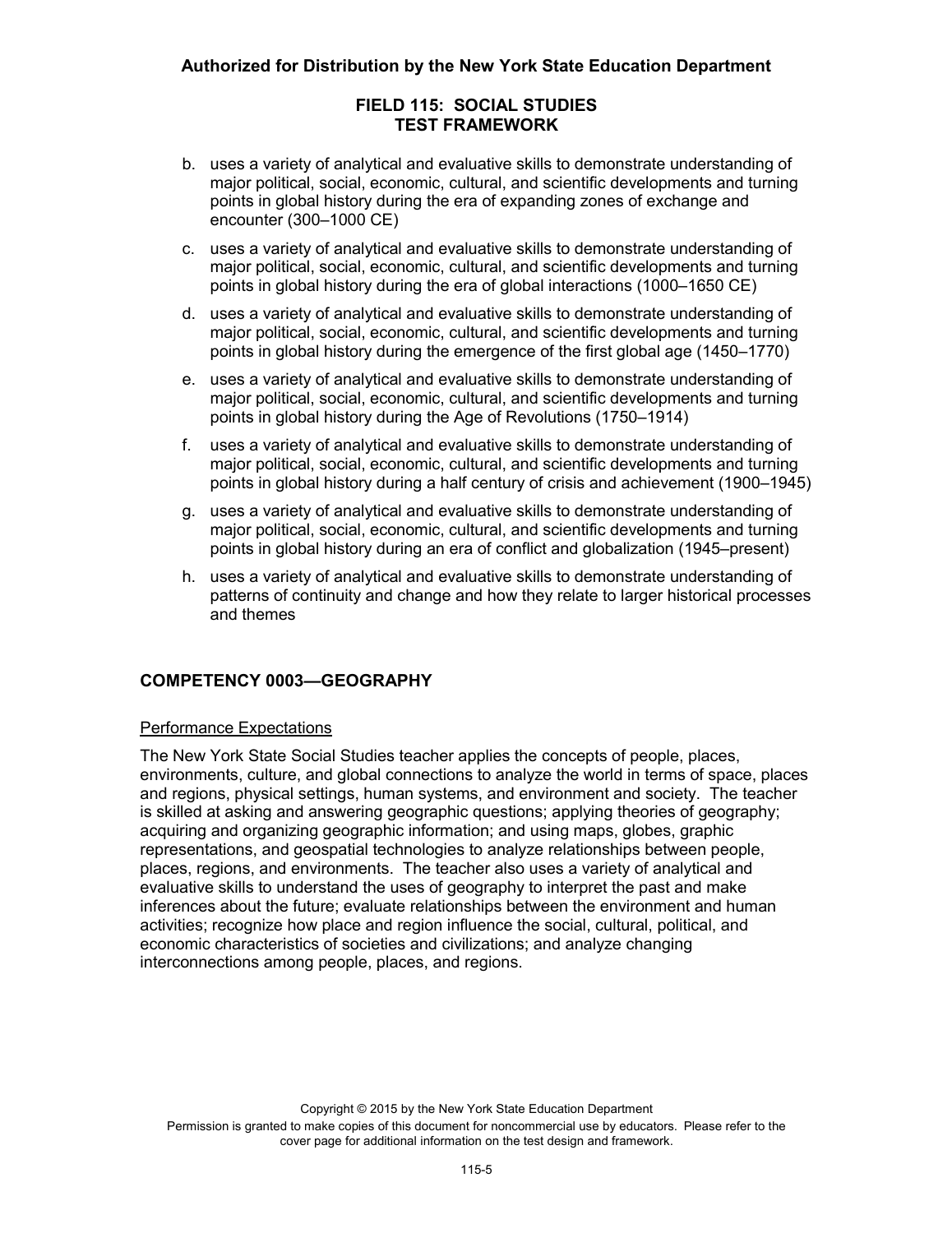#### Performance Indicators

- a. uses a variety of analytical and evaluative skills to demonstrate understanding of how to develop and use maps and other geographic tools to examine issues, problems, and questions concerning spatial patterns of cultural and environmental characteristics and how to organize information about people, places, and environments in a spatial context
- b. uses a variety of analytical and evaluative skills to demonstrate understanding of the physical and human characteristics of places; the spatial organization of people, places, and environments; and the relationships and interactions within and between human and physical systems
- c. uses a variety of analytical and evaluative skills to demonstrate understanding of the nature of regions, how human beings create and use regions to organize geographic knowledge and ask geographic questions, and how culture and experience influence people's perceptions of places and regions
- d. uses a variety of analytical and evaluative skills to demonstrate understanding of the physical processes that shape the patterns of the earth's surface and the spatial distribution of the earth's ecosystems
- e. uses a variety of analytical and evaluative skills to demonstrate understanding of the distribution and characteristics (e.g., belief systems, political ideals, social institutions, literature, art) of human populations; the historical events and cultural and economic factors influencing human migrations; the processes, patterns, functions, and environmental consequences of human settlement; and the characteristics, distribution, and complexity of the earth's cultural mosaics
- f. uses a variety of analytical and evaluative skills to demonstrate understanding of past, current, and likely future connections and interactions among regions and nations; the diffusion of ideas, beliefs, technology, and goods; patterns and networks of economic interdependence; the effect of economic globalization and the expanding use of scarce resources on relations between nations; and ways in which the forces of cooperation and conflict and the tension between national interests and global priorities influence the division and control of the earth's surface
- g. uses a variety of analytical and evaluative skills to demonstrate understanding of how physical systems and climatic factors affect human systems; how actions stemming from political decisions and economic activities modify the physical environment and spatial patterns within and among urban, suburban, and rural regions; how changes occur in the meaning, use, distribution, and importance of natural resources; and how human-made and natural catastrophes affect global trade, politics, and human migration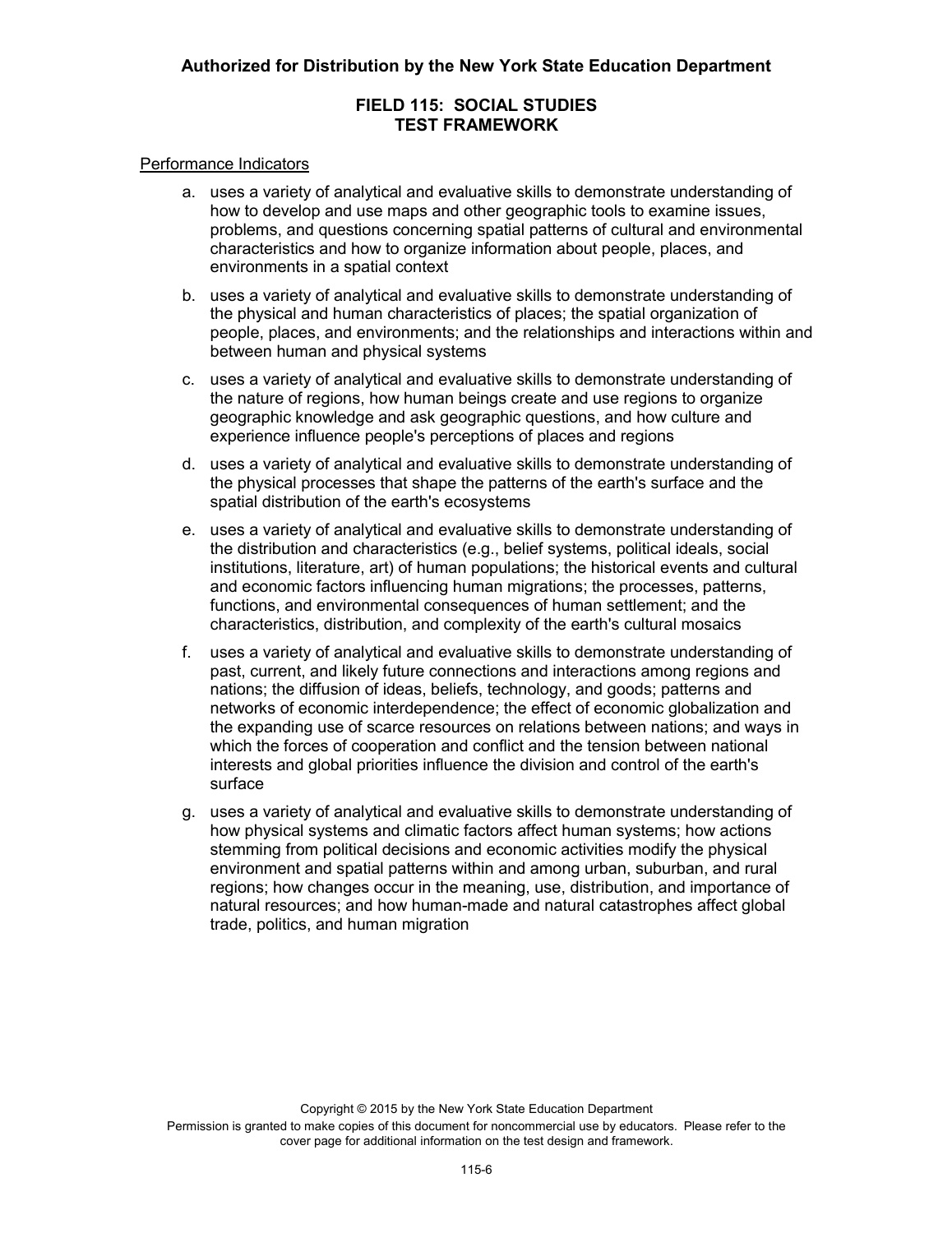#### **COMPETENCY 0004—ECONOMICS**

#### Performance Expectations

The New York State Social Studies teacher uses a variety of analytical and evaluative skills to demonstrate understanding of economic concepts, data, structures, and activities. The teacher applies the concepts of production, distribution, consumption, and global connections to analyze economic behavior and institutions in a context of scarcity and interdependence. The teacher employs marginal analysis and other economic principles and theoretical perspectives to examine the influence of incentives and competition on production and distribution in specific markets; analyze the operation of the United States and global economies; and describe the impact of government policies on the national and global economy. The teacher also uses economic indicators to assess the current and future state of the economy and demonstrates command of the skills needed to make informed and wellreasoned economic decisions related to the management of personal finances in daily life.

#### Performance Indicators

- a. uses a variety of analytical and evaluative skills to demonstrate understanding of the problem of scarcity and the challenges of meeting needs and wants, the costs of economic choices, the uses of marginal analysis, and the consequences of different methods of allocating limited resources
- b. uses a variety of analytical and evaluative skills to demonstrate understanding of how incentives, voluntary exchanges, and specialization influence economic behavior
- c. uses a variety of analytical and evaluative skills to demonstrate understanding of how markets, prices, competition, and supply and demand help determine personal income and the production and allocation of goods and services
- d. uses a variety of analytical and evaluative skills to demonstrate understanding of the role of entrepreneurship in organizing economic activity and the ways in which businesses promote technological innovation, invest in plants and equipment, develop human capital, allocate resources, and increase productivity to spur economic growth and raise standards of living
- e. uses a variety of analytical and evaluative skills to demonstrate understanding of the role of economic institutions and the law in market economies; the influence of government activity, including fiscal and monetary policies, on economic behavior; the ways in which government policies seek to correct market inefficiencies; and the intended and unintended consequences of such policies
- f. uses a variety of analytical and evaluative skills to demonstrate understanding of economic indicators and related tools and methods for measuring economic activity, factors that influence economic fluctuations, and the consequences of unemployment and inflation for individuals and the overall economy
- g. uses a variety of analytical and evaluative skills to demonstrate understanding of the role of comparative advantage in international trade; arguments for and against free trade; and ways in which current globalization trends and policies affect economic growth, labor markets, rights of citizens, the environment, and resource and income distribution in different nations and economic systems

Copyright © 2015 by the New York State Education Department

Permission is granted to make copies of this document for noncommercial use by educators. Please refer to the cover page for additional information on the test design and framework.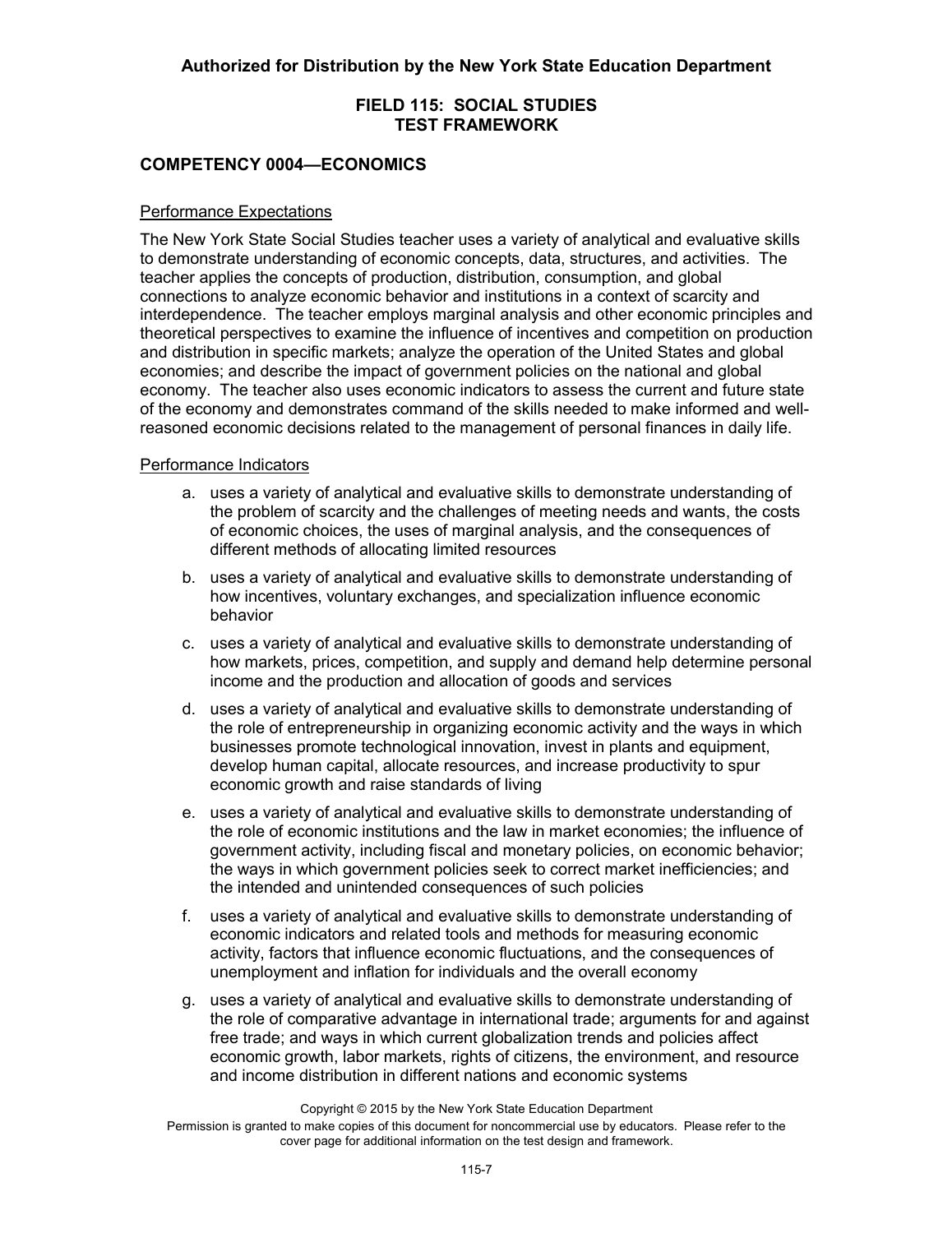h. uses a variety of analytical and evaluative skills to demonstrate understanding of the basic principles of personal finance and how individuals set personal financial goals; recognize their income needs and debt obligations; and utilize informed and well-reasoned budgeting, borrowing, and investment strategies to maximize wellbeing

# **COMPETENCY 0005—CIVICS, CITIZENSHIP, AND GOVERNMENT**

#### Performance Expectations

The New York State Social Studies teacher uses a variety of analytical and evaluative skills to demonstrate understanding of political science concepts, governmental structures, policymaking processes, and individual and collective civic engagement. The teacher analyzes the purposes of government and civic life, the structure and operation of political systems, and the differing assumptions held by people across time and place regarding power, authority, governance, and law. The teacher uses political science concepts and theoretical perspectives to investigate historical and contemporary political issues; interprets fundamental ideas contained in the foundational texts of United States government; analyzes the structure and operation of different levels of government in the United States; understands the operation of the United States electoral and political system; and evaluates factors that have expanded or limited the role of the individual in political life in the United States. The teacher also recognizes the ideals and principles of citizenship and sovereignty. The teacher demonstrates knowledge necessary for effective civic and political participation.

#### Performance Indicators

- a. uses a variety of analytical and evaluative skills to demonstrate understanding of the meaning of civic life and the purposes that governments serve
- b. uses a variety of analytical and evaluative skills to demonstrate understanding of the characteristics of limited and unlimited government; the origins, uses, and abuses of power; the nature, purposes, and impact of constitutions; and alternative ways of organizing governments
- c. uses a variety of analytical and evaluative skills to compare past and present political systems with the contemporary United States political system in terms of ideology, structure, function, institutions, decision-making processes, citizenship roles, political participation, political culture, civic ideals and practices, and means of promoting the common good
- d. uses a variety of analytical and evaluative skills to demonstrate understanding of the foundations of the United States political system, including the idea of constitutional government, political culture in the United States, and the values and principles basic to American constitutional democracy as embodied in the United States Constitution and the Constitution of the State of New York
- e. uses a variety of analytical and evaluative skills to demonstrate understanding of the distribution of authority and responsibility within government in the United States, including the concepts of federalism, separation of powers, and checks and balances

Copyright © 2015 by the New York State Education Department

Permission is granted to make copies of this document for noncommercial use by educators. Please refer to the cover page for additional information on the test design and framework.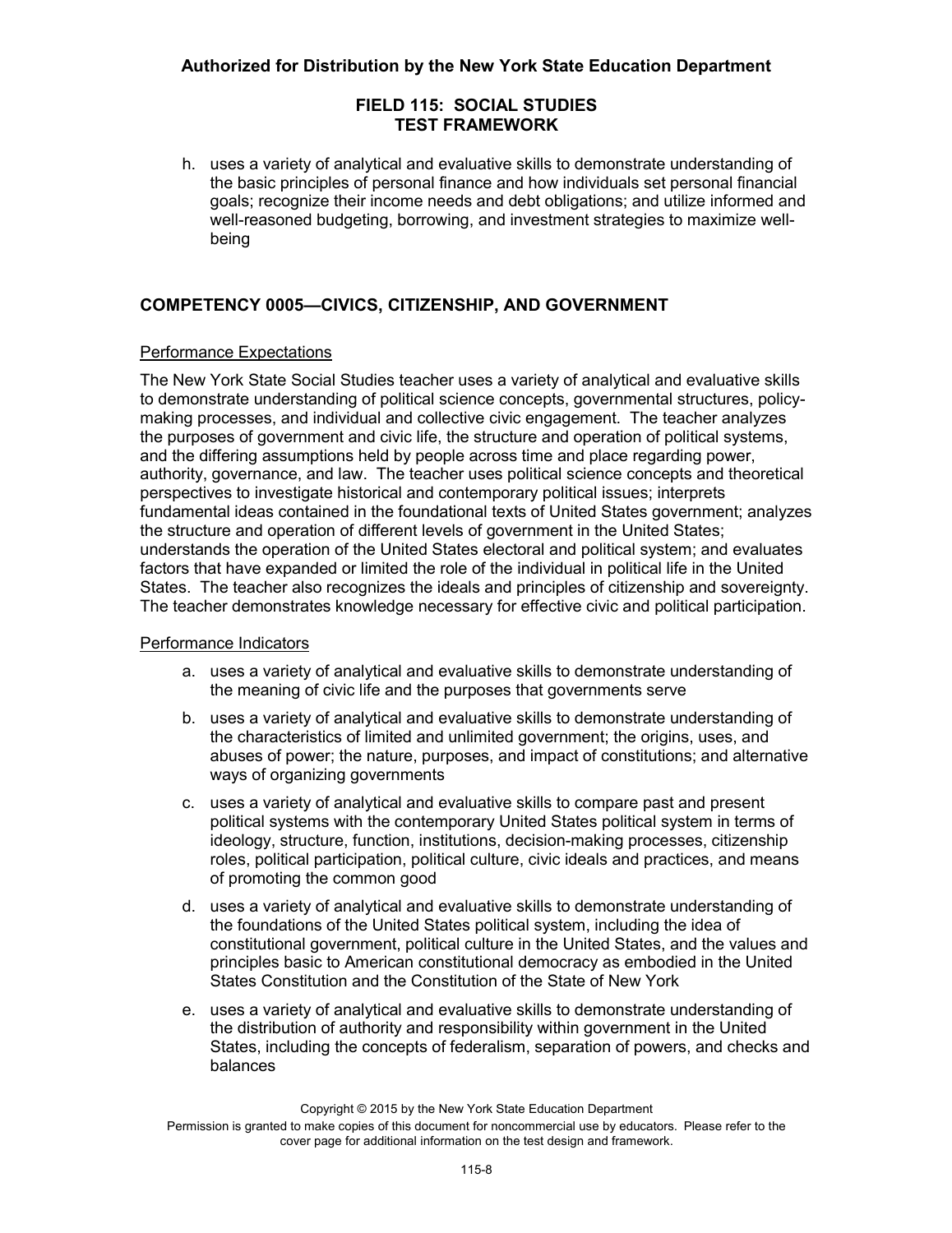- f. uses a variety of analytical and evaluative skills to demonstrate understanding of the structures, powers, and responsibilities of local, state, tribal, national, and international civic and political institutions
- g. uses a variety of analytical and evaluative skills to demonstrate understanding of how public policy is made; the operation of various deliberative processes and procedures for making governmental decisions at the local, state, national, and international levels; the role of the citizen in making public policy; and the intended and unintended outcomes of the policy making process
- h. uses a variety of analytical and evaluative skills to demonstrate understanding of the role of the judiciary as reflected in the rule of law, landmark decisions of the United States Supreme Court, and judicial review
- i. uses a variety of analytical and evaluative skills to demonstrate understanding of international relations, the purposes and functions of international organizations, the formation and execution of United States foreign policy, the domestic factors that influence the United States' relations with the world, the ways in which the United States has influenced other nations, and the ways in which other nations have influenced politics and society in the United States
- j. uses a variety of analytical and evaluative skills to demonstrate understanding of the United States election process and the roles of political parties, pressure groups, and special interests in the United States political system
- k. uses a variety of analytical and evaluative skills to demonstrate understanding of how the United States political system provides for choice and opportunities for participation, factors that have expanded or limited the role of the individual in political life in the United States, and events and developments related to the struggle for access to citizenship rights and universal human rights
- l. uses a variety of analytical and evaluative skills to demonstrate understanding of civic ideals, such as respect for diversity, open-mindedness, willingness to compromise, and persistence; the rights and responsibilities of United States citizens; the civic dispositions or traits important to the preservation and improvement of United States constitutional democracy; and the ways in which citizens take part in civic life and seek to address social and political problems in a representative democracy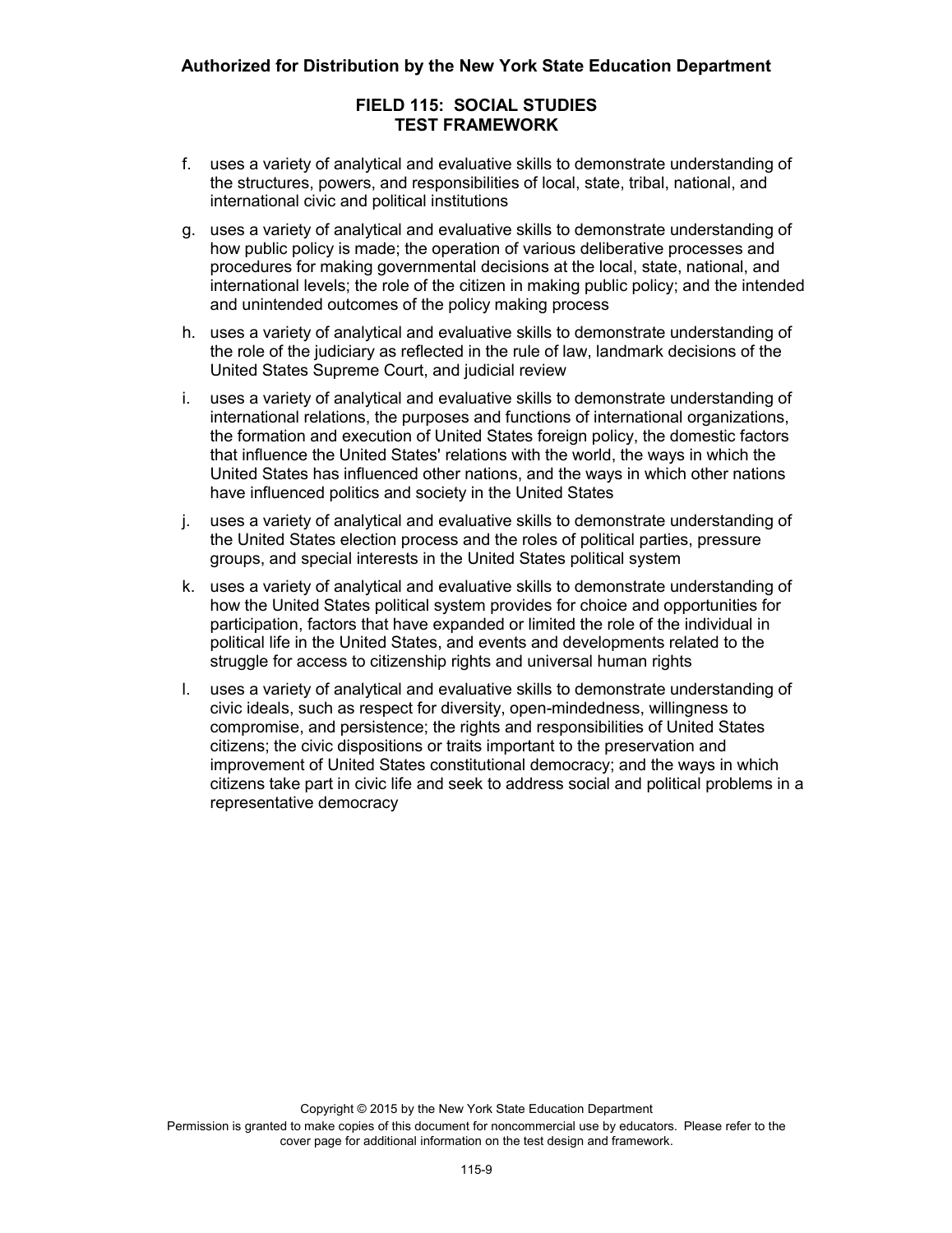## **COMPETENCY 0006—SOCIAL STUDIES LITERACY**

#### Performance Expectations

The New York State Social Studies teacher reads and interprets social studies texts and graphic representations of social studies information; evaluates evidence from diverse sources in terms of content, bias, format, and audience; identifies central ideas or themes of texts and analyzes their relationship and development; and recognizes key supporting details and ideas. The teacher also interprets social studies and academic vocabulary; recognizes the structure of texts; evaluates and deconstructs arguments, giving attention to the role of purpose and point of view in their development; assesses the specific claims in a text, including the validity of the reasoning and relevance and sufficiency of evidence; makes inferences and draws conclusions from evidence; and compares two or more texts addressing similar themes or topics. In addition, the teacher defines and frames factual, interpretive, and evaluative questions; generates testable hypotheses; applies procedures for gathering and using information from traditional sources and new technologies; and recognizes the characteristics and uses of various social studies reference materials and resources.

#### Performance Indicators

- a. cites textual evidence to support analysis of primary sources (documents or physical objects written or created during the time under study) and secondary sources (works of synthesis or interpretation based on primary sources and the work of other authors), connecting insights gained from specific details to an understanding of the text as a whole
- b. determines the central ideas or information of a primary or secondary source
- c. selects a summary of a social studies text that identifies clearly the relationships among key details and ideas
- d. evaluates various explanations for actions or events, determines which explanation best accords with textual evidence and contextual understanding, and recognizes where there is insufficient information to draw supportable conclusions
- e. determines the meaning of words and phrases as they are used in a social studies text and analyzes how an author uses and refines the meaning of key terms
- f. analyzes in detail how a complex social studies text is structured, including how key elements contribute to the text as a whole
- g. evaluates authors' differing perspectives and points of view on the same historical event or issue by assessing the authors' claims, reasoning, and evidence
- h. integrates and evaluates multiple sources of information presented in diverse formats and media, including a variety of graphic representations of social studies information, in order to address a question or solve a problem
- i. evaluates authors' premises, claims, and evidence by corroborating or challenging them with other information

Copyright © 2015 by the New York State Education Department

Permission is granted to make copies of this document for noncommercial use by educators. Please refer to the cover page for additional information on the test design and framework.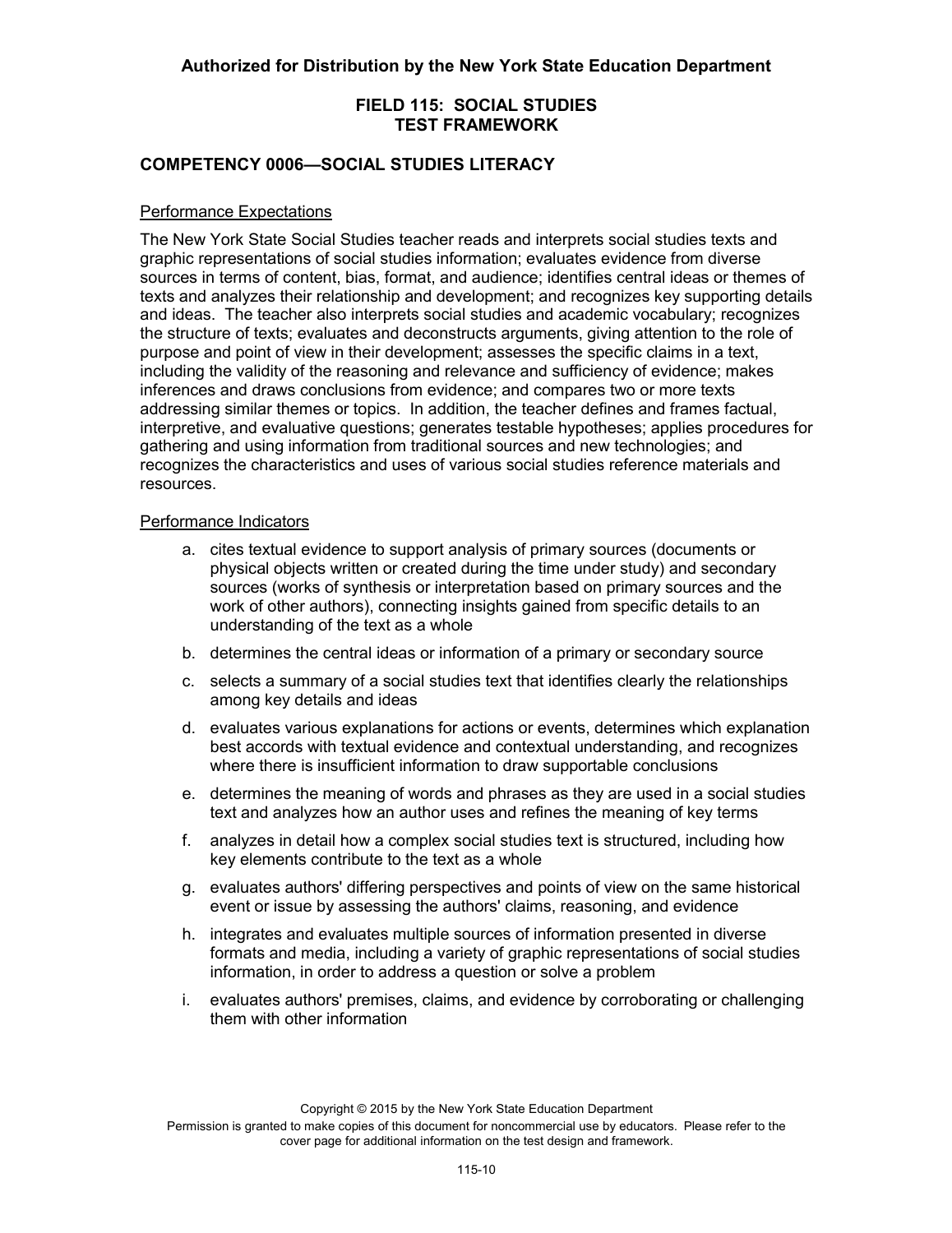- j. distinguishes expressions of opinion from statements of fact, recognizes the assumptions on which an argument is based, assesses credibility, and identifies potential biases
- k. demonstrates knowledge of major interpretations of United States and global history, analyzes the relationship between historical sources and the secondary interpretations made from them, and integrates information from diverse sources, both primary and secondary, into a coherent understanding of an idea or event, noting discrepancies among sources
- l. recognizes and tests hypotheses, inferences, and generalizations and applies basic social studies research methodologies
- m. identifies the uses and limitations of basic reference sources and other social studies resources
- n. evaluates the appropriateness of various resources and research methodologies for meeting specific information needs
- o. presents social studies information and conclusions in a variety of text formats, including written text, maps, graphic representations, and oral presentations

# **COMPETENCY 0007—PEDAGOGICAL CONTENT KNOWLEDGE**

#### Performance Expectations

The New York State Social Studies teacher effectively applies pedagogical content knowledge to design instruction to help students achieve a specific learning goal. The teacher assesses and analyzes student artifacts and identifies potential and apparent student difficulties. The teacher also applies knowledge of how students learn to develop effective performance tasks that will help students achieve a specific learning goal.

#### Performance Indicators

- a. demonstrates knowledge of how to assess student readiness for a specific new learning goal related to analyzing a social studies text
- b. applies knowledge of how to design appropriate and effective instructional strategies that connect students' prior understanding and experiences to new knowledge
- c. applies knowledge of how to design appropriate and effective instructional strategies to help students develop factual, interpretive, and evaluative questions for further exploration of a topic in a social studies text
- d. applies knowledge of how to design appropriate and effective instructional strategies to help students analyze multiple perspectives and points of view, as well as how these perspectives influence interpretations of events, issues, or individuals

Permission is granted to make copies of this document for noncommercial use by educators. Please refer to the cover page for additional information on the test design and framework.